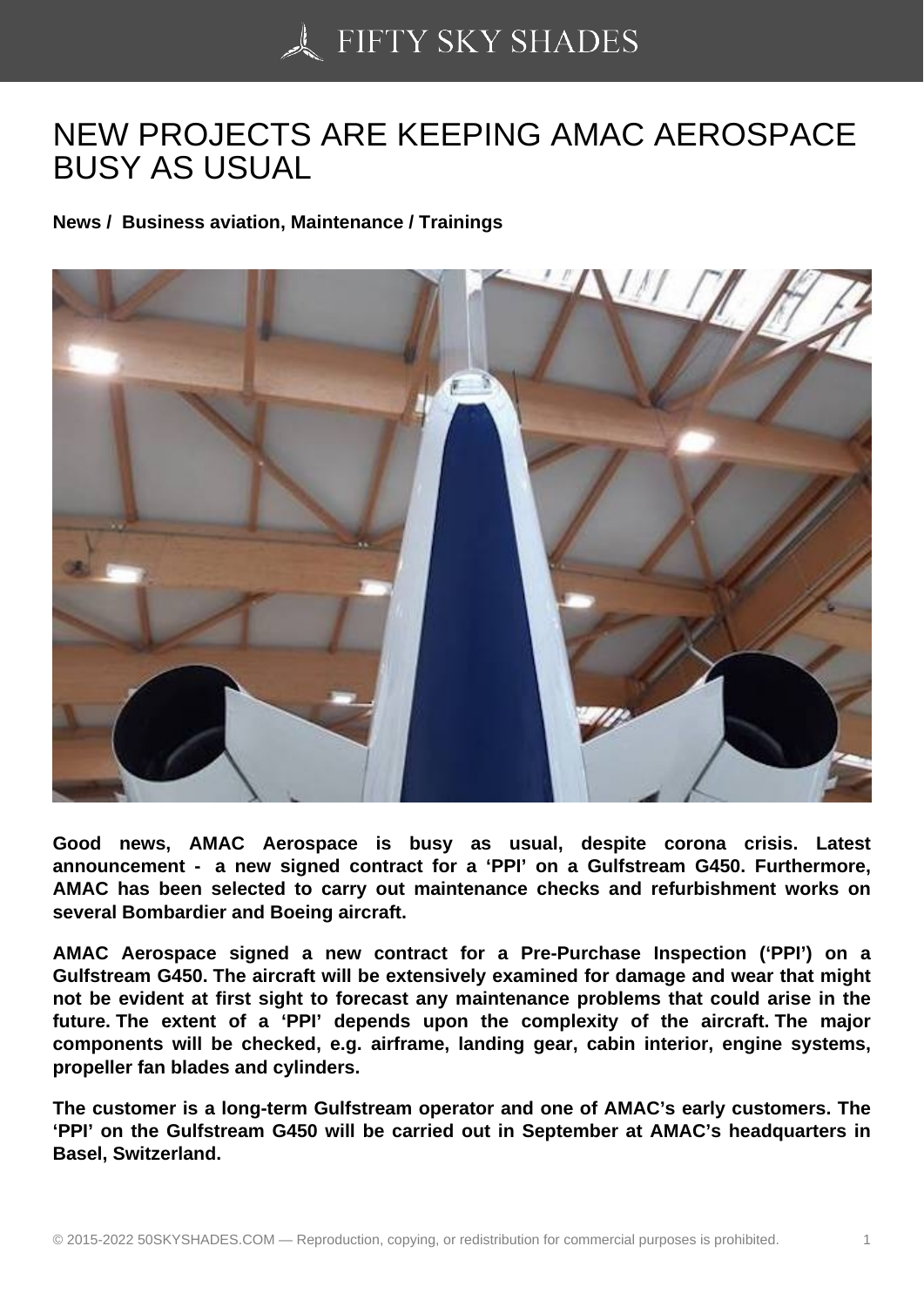## **Several maintenance checks on Bombardier and Boeing aircraft**

Moreover, AMAC Aerospace is proud to announce new maintenance contracts for three Bombardier Global 6000. On two of these privately-owned aircraft, AMAC will install an Aviation Clean Air ('ACA') system, which eliminates all pathogens throughout the aircraft by accelerating nature's cleaning process without adding any chemicals. On one of them, AMAC will also carry out a cabin interior re-configuration. On the third Bombardier Global 6000, AMAC will perform 450/900 landing checks and a 15-month check at the same time. The privately-owned aircraft will arrive in autumn in Basel.

AMAC is also recognized as the Authorized Service Facility ('ASF') of Bombardier and is pleased to announced a signed contract for a 24-month check on a Bombardier Challenger 300. The privately-owned aircraft will arrive mid of September. A privately-owned Bombardier Challenger 650 will arrive in autumn to undergo a 100-hours and a 6-/12-month inspection.

Further maintenance is scheduled for two privately-owned Boeing aircraft. A Boeing B737 will undergo small refurbishment work and a 1A-due maintenance. An already existing customer will bring its Boeing BBJ in October to Basel. AMAC's Boeing team will perform several maintenance checks on the privately-owned aircraft. A 3C-check and landing gear overhaul will be carried out as well as Out Of Phase ('OOP') tasks.



## **Ambitious layover project**

**Finally, AMAC has been selected for a layover project on a Boeing BBJ. The aircraft of an Asian customer will arrive in September at AMAC's hangars in Basel to undergo a carpet change. For operational reasons, the aircraft will need to change the carpet within a short layover of only 3.5 days. AMAC Aerospace will set up a special team working in shifts to complete the removal of the previous and installation of the new carpet in time.**